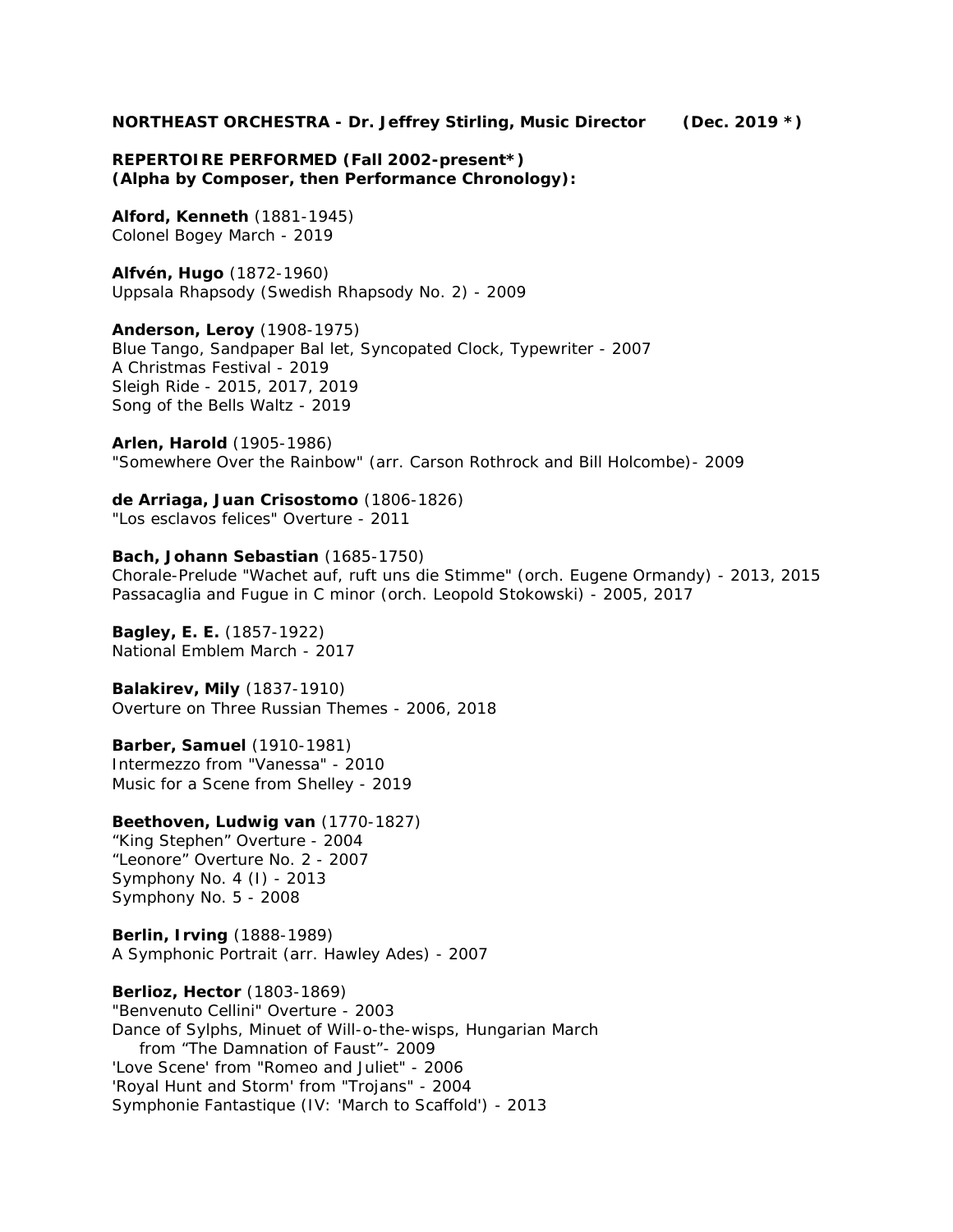**Bernstein, Leonard** (1918-1990) "West Side Story" Selections *(arr. Mason)* - 2011 "West Side Story" Highlights *(arr. Muller)* - 2017 **Bizet, Georges** (1838-1875) "L'Arlésienne" incidental music (selections) - 2007, 2015 "Carmen" Selections - 2014 "Carmen" Suite No. 1 - 2006, 2019 "Scenes Bohemiennes" from "La jolie fille de Perth" - 2011 Symphony in C (I, II, III) - 2016 **Bloch, Ernest** (1880-1959) "Suite Hébraique" - 2009 *Douglas Overland, viola* **Bock, Jerry** (1928-2010) "Fiddler on the Roof" Selections - 2011 **Borodin, Alexander** (1833-1887) In the Steppes of Central Asia - 2003, 2014 Symphony No. 2 (I) - 2010 Symphony No. 3 *(Completed & orchestrated by A. Glazunov)* - 2007 **Brahms, Johannes** (1833-1897) "Academic Festival" Overture - 2004, 2016 Double Concerto, op. 102 - 2012 *Andrew Sords, violin; Scott Lykins, cello* Hungarian Dance No. 5 - 2012 Symphony No. 1, op.68 - 2006 "Tragic" Overture - 2008, 2018 **Britten, Benjamin** (1913-1976) Soirées Musicales (Suite of 5 Movements from Rossini) - 2007 **Bruch, Max** (1838-1920) Suite on Russian Themes - 2015 Violin Concerto No. 1 - 2005 *Douglas Overland, violin* **Bruckner, Anton** (1824-1896) Symphony No. 4, "Romantic" (I) - 2006 **Buck, Dudley** (1839-1909) Festival Overture on the American National Air - 2013, 2018 **Butterworth, George** (1885-1916) "Banks of Green Willow" - 2012 "A Shropshire Lad" Rhapsody - 2004 **Chabrier, Emmanuel** (1841-1894) "Joyeuse marche" - 2007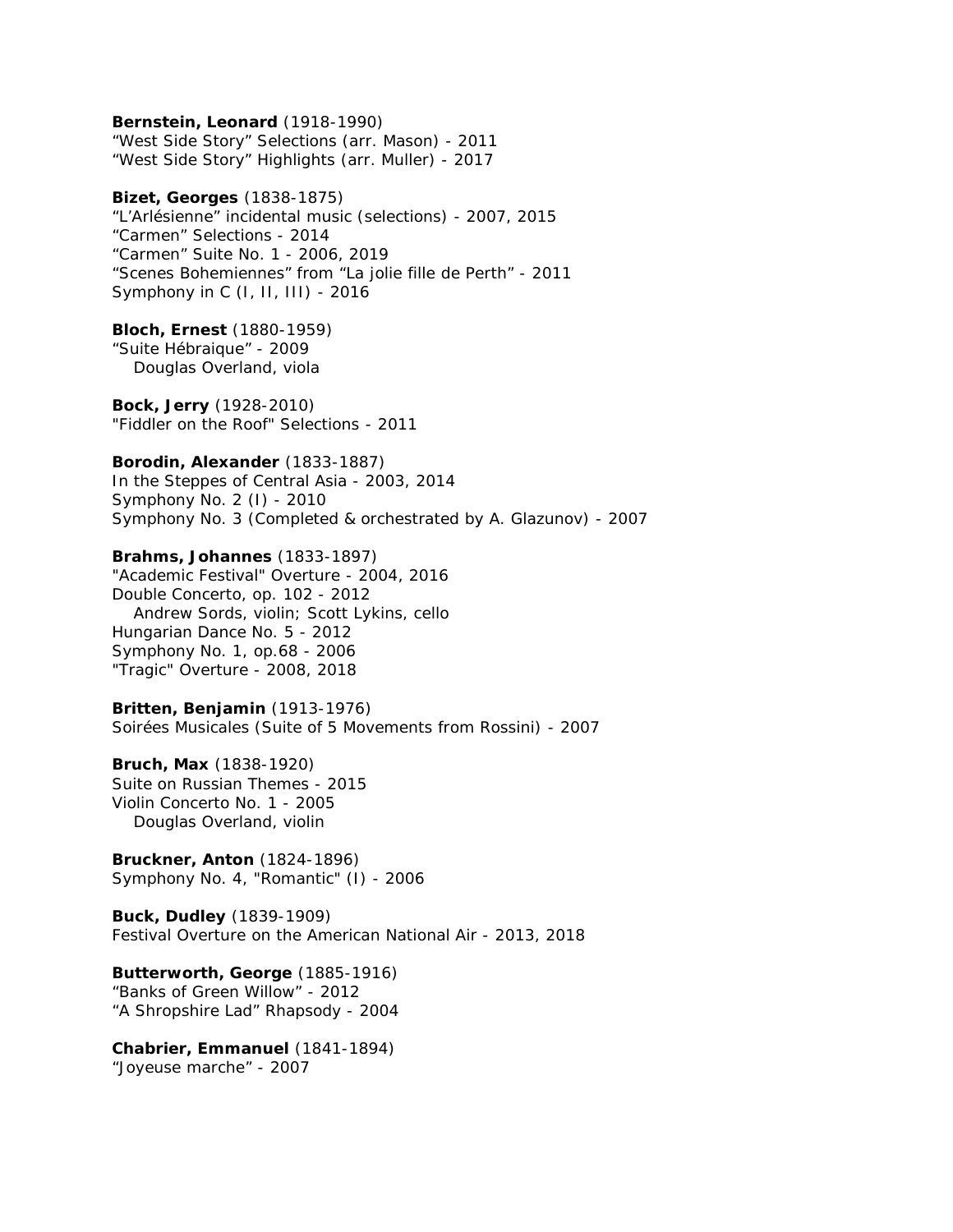**Chaminade, Cecile** (1857-1944) Concertino for flute - 2014 *Roma Duncan, flute (Minnesota Orchestra)* **Chadwick, George Whitefield** (1854-1931) "Noël" from Symphonic Sketches - 2008, 2019 **Chase, Bruce** (1912-2001) arranger Christmas Favorites - 2017 **Chopin, Frédéric** (1810-1849) Polonaise, op. 40, No. 1; Mazurka, op. 50, No. 3 *(orch. Alexander Glazunov)* - 2010 **Copland, Aaron** (1900-1990) "Billy the Kid" Suite - 2003 Old American Songs: "Boatmen's Dance", "At the River", "The Dodger" - 2012 *Jon Nordstrom, bass-baritone* "Our Town" - Music from the Film Score - 2003, 2013 Outdoor Overture - 2004, 2016 "Red Pony" Film Suite - 2011 Variations on a Shaker Melody (from the ballet, "Appalachian Spring") - 2018 **Jean Coulthard** (1908-2000) Canada Mosaic - 2017 **Cowell, Henry** (1897-1965) Hymn and Fuguing Tune No. 3 - 2016 **de Meij, Johan** (b. 1953) Ceremonial Fanfare -2015 **Debussy, Claude** (1862-1918) "Clair de Lune" from *Suite Bergamasque (orch. A. Caplet)* - 2014 Danses sacrée et profane - 2009 *James Buxton, harp* March Eccosaise ('Scottish March') 'on a Popular theme' - 2013 Musiques pour "Le Roi Lear" (King Lear) - 2005 Prelude to "The Afternoon of a Faun" - 2004 Rhapsody for alto saxophone with orchestra - 2010 *Dr. William L. Ford, alto saxophone* **Delibes, Léo** (1836-1891) 'March and Procession of Bacchus' from "Sylvia" - 2009 'Prelude and Mazurka' from "Coppélia" **Delius, Frederick** (1862-1934) 'La Calinda' from "Koanga" - 2014 Sleigh Ride - 2014 Spring Morning - 2018 Walk to the Paradise Garden (from "A Village Romeo and Juliet") - 2002 **Diamond, David** (1915-2005) The Enormous Room - 2015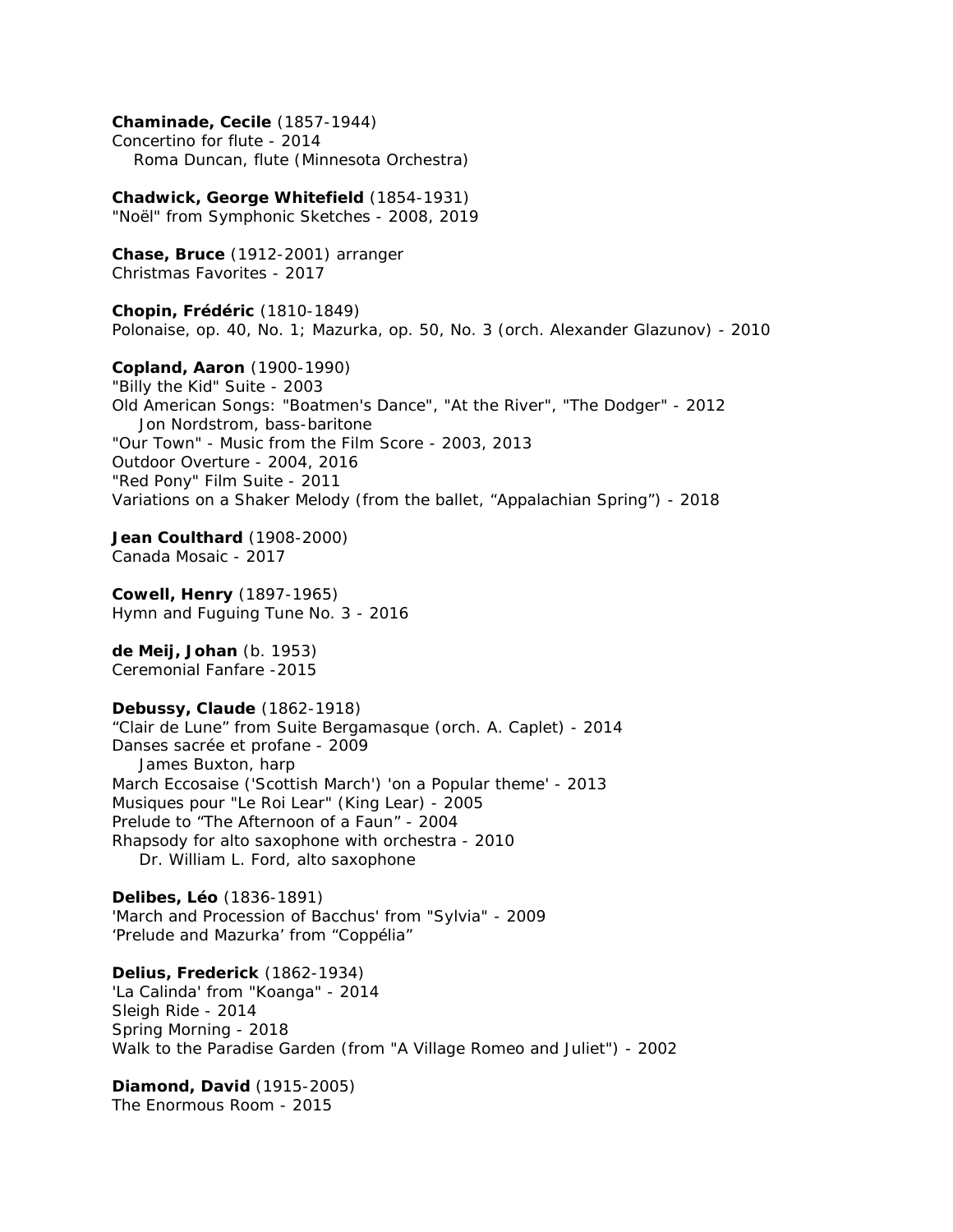**Duparc, Henri** (1848-1933) 4 Songs - 2007 Chanson Triste (Jean Lahor); L'Invitation au Voyage (Charles Baudelaire), Le Manoir de Rosemonde (Robert de Bonnières); Phydilé (Leconte de Lisle) *Shari M. Speer, soprano* **Dvo ák, Antonín** (1841-1904) "American" Suite - 2006 "My Home" Overture - 2013 "Othello" Overture - 2017 "Romance" for cello and orchestra, Op. 11 - 2008 *Etta Overland, cello* Slavonic Dances op. 46, Nos. 3, 4 - 2010 Slavonic Dances op. 46, Nos. 1, 2, 6, 7, 8 - 2012 Slavonic Dances op. 46, No. 8 - 2005 Symphony No. 6 (I) - 2019 Symphony No. 8 - 2008, 2015 Symphony No. 9, "From the New World" - 2003 **Elgar, Edward** (1857-1934) 3 Bavarian Dances - 2015 "Nimrod" from "Enigma Variations" - 2008, 2014 "Pomp and Circumstance" March No. 1 - 2012, 2016 "Pomp and Circumstance" March No. 4 - 2007 "Wand of Youth" Suite No. 1 - 2011 **Farrar, Ernest** (1885-1918) Heroic Elegy (For Soldiers) - 2018 **Fauré, Gabriel** (1845-1924) 'Elegie' for cello with orchestra - 2007 *Noah Rogoff,* cello Pavane - 2004, 2019 "Pelléas et Mélisande" Suite - 2003 Requiem - 2013 *Jane Giering-DeHaan, soprano; Phillip Zawisza, baritone, St. William's Choir and Normandale College Choir* **Finzi, Gerald** (1901-1956) 'Romance' for Strings - 2010 **Foote, Arthur** (1853-1937) 4 Character Pieces after the Rubiyat of Omar Khayyam - 2015 **Franck, César** (1822-1890) 'Sommeil de Psyche' from "Psyche" - 2010 Symphony in d minor (I) - 2003 **Gabrieli, Giovanni** (c. 1557-1612) Sonata "Pian' e Forte" for Brass - 2015 **Gershwin, George** (1898-1937) "Porgy and Bess" Highlights - 2011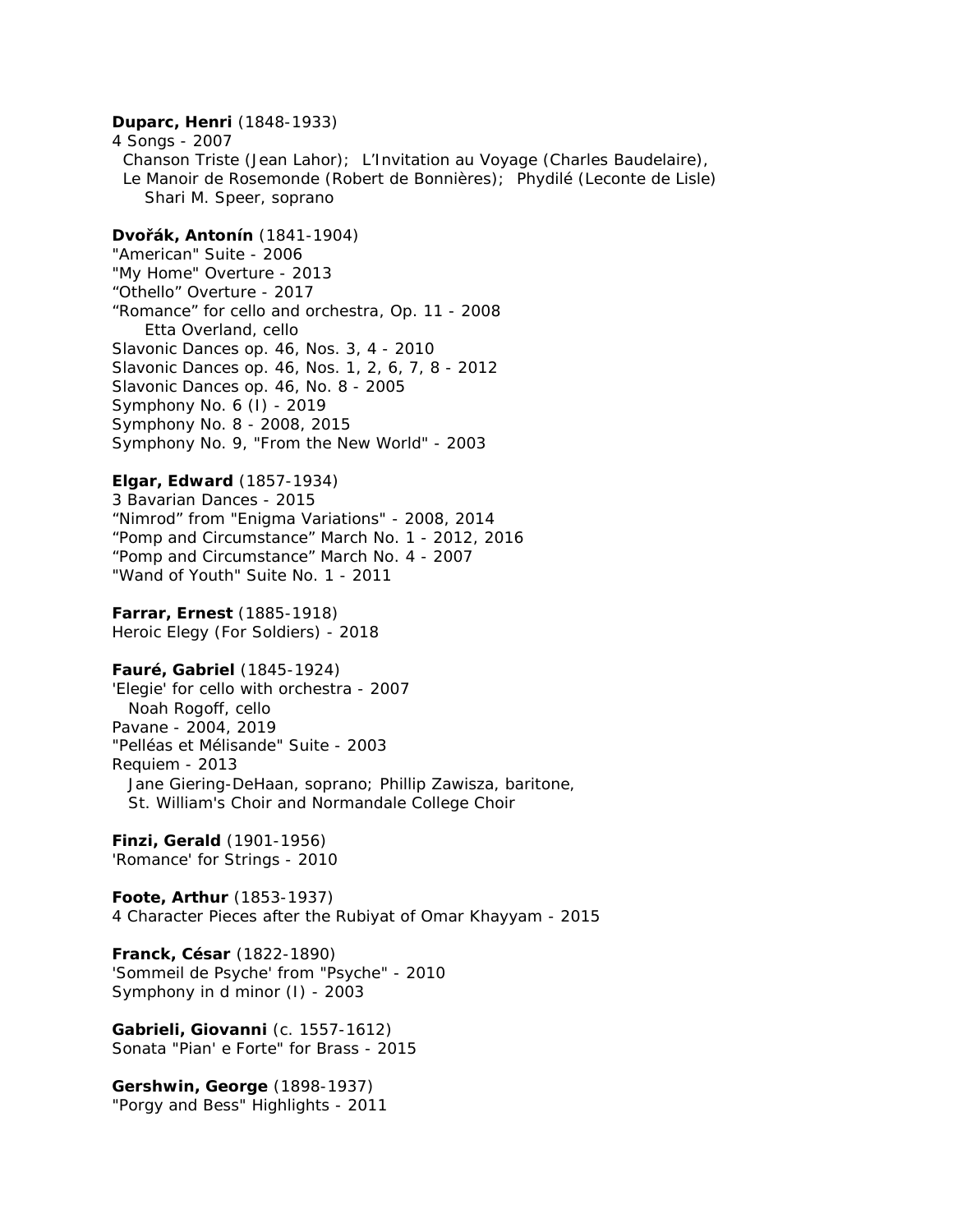**Glazunov, Alexander** (1865-1936) "Chopiniana" Suite (excerpts) - 2010 Concert Waltz No. 1 - 2015 Serenade No. 1 - 2014 Solemn Procession - 2013 **Glinka, Mikhail** (1804-1857) "Russlan and Ludmilla" Overture - 2010 Spanish Overture No. 1 - Caprice Brilliant on the Jota Aragonesa - 2013 **Gluck, Christophe von** (1714-1787) "Orfeo" (vocal and instrumental excerpts) - 2017 *Krista Costin, mezzo-soprano* **Goldmark, Karl** (1830-1915) "A Country Wedding" (Selections) - 2004 Wedding March, Wedding Song, In the Garden Sakuntala Overture - 2017 **Gould, Morton** (1913-1996) American Salute - 2004 Pavane, from Symphonette No. 2 - 2004 **Gounod, Charles** (1818-1893) "Faust" Ballet Music - 2017 Funeral March of a Marionette - 2013 Petite Symphonie for winds - 2011 **Grainger, Percy** (1882-1961) Irish Tune from County Derry ("Londonderry Air," or "Danny Boy") - 2015 Molly on the Shore - 2015 **Grieg, Edvard** (1843-1907) Lyric Suite (selections) - 2018 Norwegian March, Notturno, March of the Trolls Norwegian Dances - 2006, 2019 "Peer Gynt" incidental music (selections) - 2009 Morning Mood, The Bride's Abduction and Ingrid's Lament, Arabian Dance, In the Hall of the Mountain King "Peer Gynt" Suite No. 1 - 2003 3 Songs for Soprano with orchestra - 2009 Varen ("Last Spring"), op.33/2, En Svane ("A Swan"), op.25/2, Solveig's Song, op.23 *Kristi Bergland, soprano* Symphonic Dances - 2014 Wedding Day at Trollhaugen - 2009 **Griffes, Charles Tomlinson** (1884-1920) "Poème" for Flute - 2006 *Amy Morris, Flute soloist*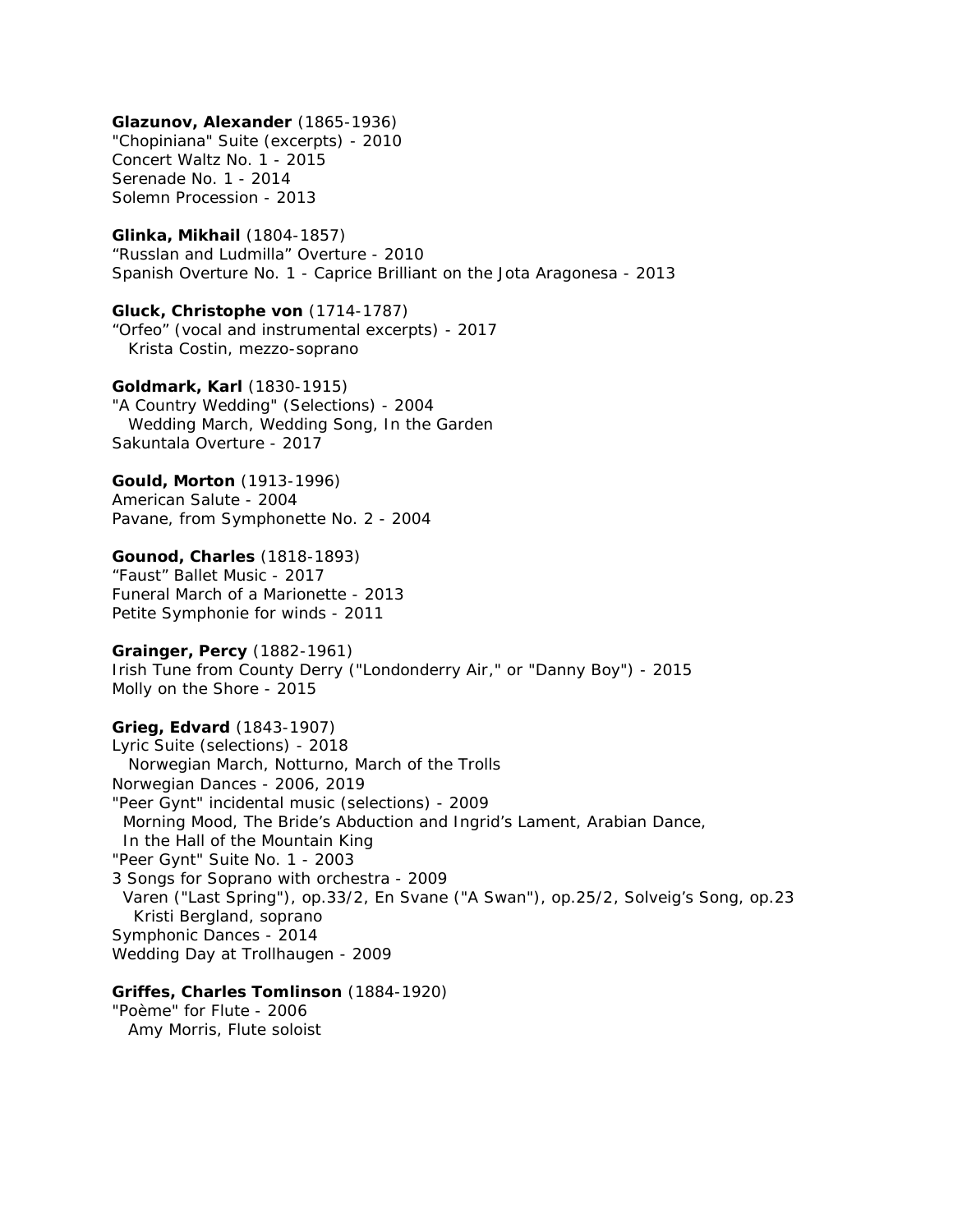**Grofé, Ferde** (1892-1972) "Grand Canyon" Suite (Sunrise, On the Trail) - 2005 *Douglas Overland, violin solo* "Mississippi Suite" - 2012, 2017 (excerpts) **Grundman, Clare** (1913-1996) Three Noëls - 2015 **Hahn, Reynaldo** (1874-1947) Suite from "La Bal de Béatrice d'Este" - 2019 **Hamlisch, Marvin** (1944-2012) "A Chorus Line" Selections *(arr. Robert Lowden)* - 2010 **Hanson, Howard** (1896-1981) Symphony No. 2, "Romantic" - 2010, 2014 (II) **Hanssen, Johannes** (1874-1967) "Valdres" March - 2009 **Harris, Arthur** (1927-1992) arranger "Americana" - Medley of Well-Known American Melodies - 2007, 2015 **Hawkins, Robert** (1919-1981) arranger Carnival of Melody - 2006 **Haydn, Franz Joseph** (1732-1809) Symphony No. 100 "Military" (II) - 2013 **Herbert, Victor** (1859-1924) 'March of the Toys' (from "Babes in Toyland") - 2017 **Holst, Gustav** (1874-1934) A Somerset Rhapsody - 2013 Suite No. 1 in E-flat for Band *(trans. Hazell)* - 2017 **Hummel, Johann Nepomuk** (1778-1837) Introduction, Theme & Variations for oboe and orchestra - 2016 *Sarrah Bushara, oboe*

**Humperdinck, Englebert** (1854-1921) "Hansel and Gretel" Prelude - 2003, 2017 "Hansel and Gretel" selections - 2008 *Shari M. Speer, soprano; Kathleen Humphrey,* mezzo-soprano "Hansel and Gretel" - Witch's Ride, Evening Prayer & Dream Pantomime - 2014 "Königskinder" - Introduction to Act II - 2019

**Ives, Charles** (1874-1954) Decoration Day - 2018 Symphony No. 2 (IV, V) - 2014

**Jacob, Gordon** (1895-1984) Fantasia on the Alleluia Hymn - 2018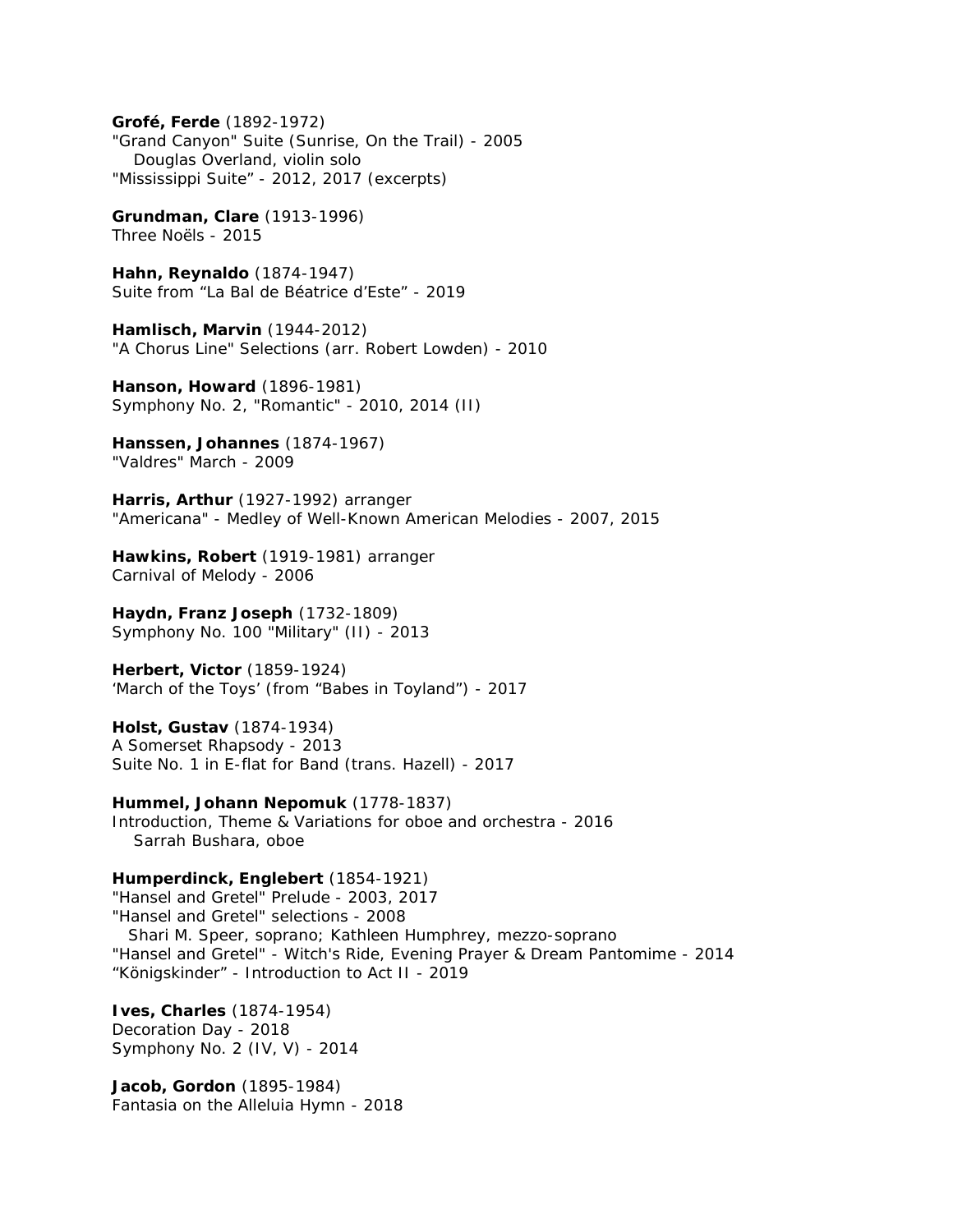**Järnefelt, Armas** (1868-1958) Berceuse - 2017 Praeludium - 2017 **Kalinnikov, Vassily** (1866-1901) "Tsar Boris" Overture - 2016 **Kern, Jerome** (1885-1945) Old Man River - 2012 *Jon Nordstrom, bass-baritone* **Khachaturian, Aram** (1903-1978) Masquerade Suite (I, II, III, V) 2016 **Lalo, Edouard** (1823-1892) 'Symphonie espagnole' for Violin (I) - 2013 *Helen Chang, violin* **Léhar, Franz** (1870-1948) "Gold and Silver" Waltzes - 2009 'Vilia' from "The Merry Widow" - 2004, 2015 'Waltz Song' from "The Merry Widow" - 2015 *Shari M. Speer, soprano* **Liadov, Anatoly** (1855-1914) Enchanted Lake - 2002 **Liszt, Franz** (1811-1886) Hungarian Rhapsody no. 2 *(arr. Karl Müller-Berghaus)* -2018 Les Preludes - 2004 Orpheus - 2017 Piano Concerto No. 1- 2002 *Ji-Eun Yun, pianist* **Loesser, Frank** (1919-1969) Music from "Guys and Dolls," (*arr. Calvin Custer)* - 2019 **Loewe, Frederick** (1901-1988) "My Fair Lady" Selections for orchestra, (*arr. Robert Russell Bennett)* - 2004 "Camelot" Selections for orchestra, (*arr. Robert Russell Bennett)* - 2009 **Lowden, Bob** (1920-1998) arranger Armed Forces Salute - 2018 **Mahler, Gustav** (1860-1911) Three Songs from "The Youth's Magic Horn" Song" - 2004 *Lob Des Hohen Verstandes* ("In Praise of Lofty Intellect"), *Urlicht* ("Primal Light"), *Wer hat dies Liedlein erdacht?* ("Who thought up this little song?") *Shari M. Speer, soprano* **Mascagni, Pietro** (1863-1945) "Cavalleria Rusticana" Prelude - 2010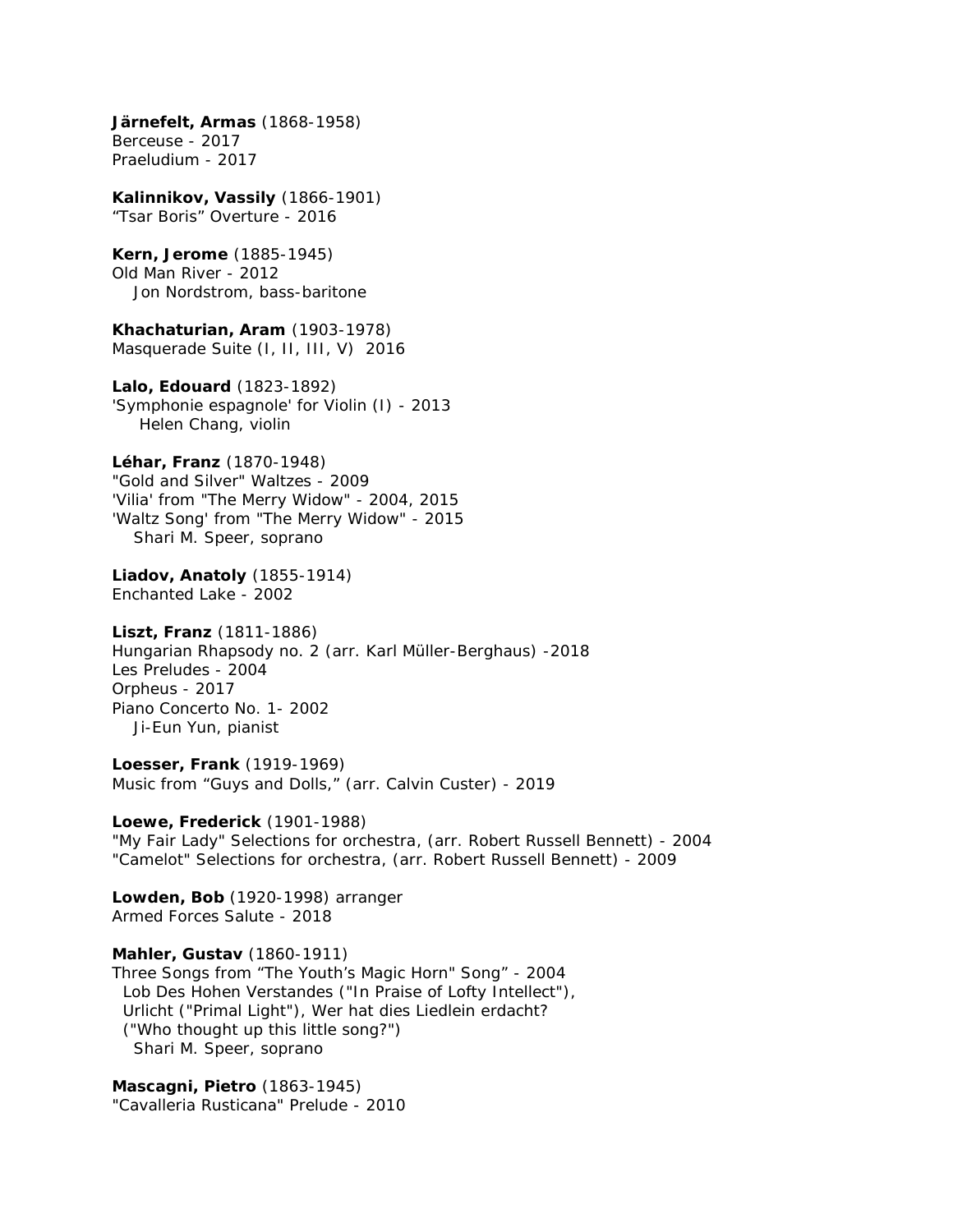**Massenet, Jules** (1842-1912) "Alsatian Scenes (Memories)" Orchestral Suite No. 7 - 2009 **McKay, George Frederick** (1899-1970) "A Prairie Poem" (from "Symphonie miniature") - 2017 **Mendelssohn, Felix** (1809-1847) "Athalia" Overture - 2019 "Midsummer Night's Dream" Incidental Music - 2005 Dance of the Clowns, Fairies' Song with chorus Intermezzo, Nocturne, Wedding March Symphony No. 2 (from "Hymn of Praise") - 2019 Symphony No. 5, "Reformation" - 2007, 2016 **Messiaen, Olivier** (1908-1992) *L'Ascension* (I) - 2005 **Mozart, Wolfgang** (1756-1791) Concerto for Bassoon in B-flat - 2019 Concerto for Violin No. 3 (I) - 2018 *Kelly Carter, violin* German Dance No. 3, "Sleigh Ride" *(arr. Philip Gordon)* -2017 "Magic Flute" Overture, K.620 - 2006, 2009 Symphony No. 18 in F major - 2011 Symphony No. 25 - 2003 **Mussorgsky, Modest** (1839-1881) Khovanshchina: Entr'acte ("Golitsin's Departure"), Persian Dance - 2016 Night on Bald Mountain - 2002 **Nicolai, Otto** (1810-1849) "Merry Wives of Windsor" Overture - 2004 **Nelson, Ron** (b. 1929) Jubilee - 2013 **Nielsen, Carl** (1865-1931) Aladdin Suite: Oriental Festival March - 2015 Saga-Drøm ("Gunnar's Dream"), Op.39 - 2009 Symphony No. 2 "The Four Temperaments" (II, III) - 2015 **Offenbach, Jacques** (1819-1880) "Can-Can" from "Orpheus in the Underworld" - 2009 "Orpheus in the Underworld" Overture *(arr. Carl Binder)* - 2007, 2015 "Tales of Hoffmann" Prelude, Entr'acte, Barcarole - 2004, 2019 **Olcott, Chauncey** (1858-1932) "My Wild Irish Rose" - 2019

**Orff, Carl** (1895-1982) 3 Dances and Final Scene from "Der Mond" *(arr. for winds by Wanek)* - 2015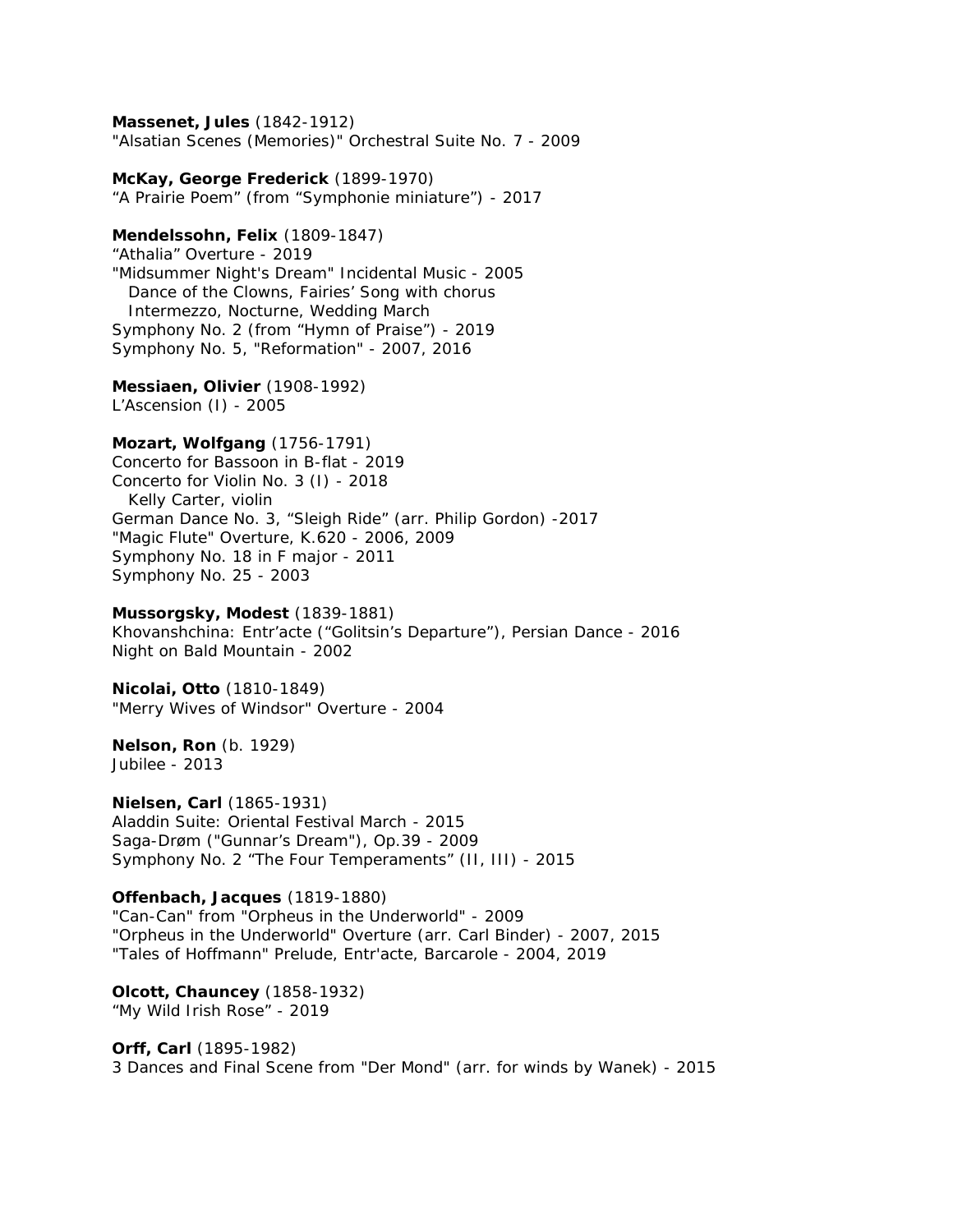**Poulenc, Francis** (1899-1963) "Les Biches" Suite - 2011 **Puccini, Giacomo** (1858-1924) Preludio Sinfonico - 2004 **Purcell, Henry** (1658-1695) 'March and Fanfare', for Brass and Percussion *(arr. Barnes)* -2015 **Rachmaninoff, Sergei** (1873-1943) Symphony No. 2 (III) - 2010 **Rimsky-Korsakov, Nikolai** (1844-1908) "The Golden Cockerel" - Introduction and Wedding March - 2009 Suite from "The Tale of Tsar Saltan" - 2019 **Rodgers, Richard** (1902-1979) "Carousel Waltz" - 2012 "Cinderella March" - 2011 "King & I" Selections, *arr. Robert Russell Bennett* - 2006 "Oklahoma" Selections, *arr. Robert Russell Bennett* - 2011, 2017 "Sound of Music" Highlights, *arr. F. Müller* - 2015 **Rossini, Gioacchino** (1792-1868) "Semiramide" Overture - 2010 **Saint-Saëns, Camille** (1835-1921) Danse Macabre - 2010, 2019 *Douglas Overland, solo violin (2010), Kelly Carter (2019)* "La Princesse Jaune" Overture - 2011 "Morceau de Concert" for French horn - 2011 *Timothy Bradley, French horn* Violin Concerto No. 3 (III) - 2014 *Leslie Shank, violin* **Schroeder, Carl** (b. 1982) The Minnesota Portraits - 2014 **Schubert, Franz** (1797-1828) "Rosamunde" Entr'acte No.1, from Incidental Music - 2010 "Rosamunde" Overture - 2018 Symphony No. 8, "Unfinished" - 2004, 2013 Symphony No. 9 (I) - 2011 **Schumann, Robert** (1810-1856) Symphony No. 1, "Spring" (I) - 2018 Symphony No. 2 (I) - 2013 Symphony No. 4 - 2005 **Shostakovich, Dmitri** (1906-1975) Festive Overture - 2017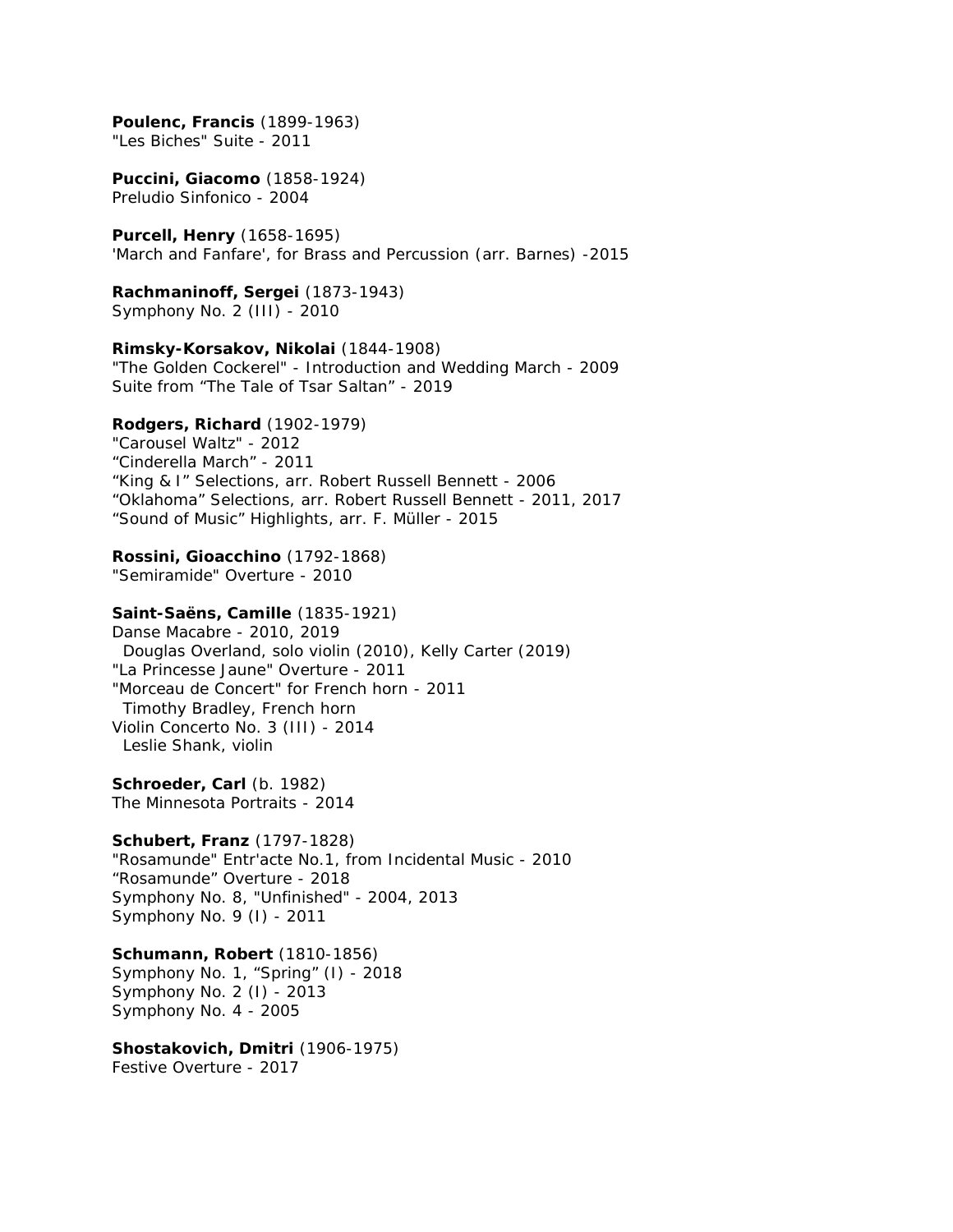**Sibelius, Jean** (1865-1957) Finlandia - 2006, 2016 "Karelia" Overture - 2017 "Karelia" Suite - 2003 Pan and Echo (Dance Intermezzo No. 3) - 2015 Symphony No. 1 (II) - 2013 Symphony No. 2 (IV) - 2011 Valse Triste - 2012 Värsäng (Spring Song), op.16 - 2009, 2018 **Smetana, Bedrich** (1824-1884) Furiant & Polka from "The Bartered Bride" - 2019 'The Moldau' from *Ma Vlast* ("My Country") - 2012 Vyšehrad 'The High Castle' from *Ma Vlast* ("My Country") -2008 *James Buxton, harp* **Sondheim, Stephen** (b. 1930) 'Send in the Clowns' from "A Little Night Music" - 2011 **Sousa, John Philip** (1854-1932) "El Capitan" March - 2007 "Washington Post" March - 2007, 2017 **Still, William Grant** (1895-1978) Symphony No. 1 "Afro-American" - 2012 **Strauss, Eduard** (1835-1916) "Bahn Frei" Polka - 2008 **Strauss, Sr., Johann** (1804-1849) "Radetzky" March - 2008 **Strauss Jr., Johann** (1825-1899) "Annen" Polka - 2008 "Die Fledermaus" Overture - 2004, 2010 "On the Beautiful Blue Danube" Waltz - 2008, 2012 "Die Publicisten" Waltz - 2019 "Roses from the South" Waltz - 2006, 2008 "Tales from the Vienna Woods" - 2002 "Voices of Spring" Waltz - 2008, 2015 "Wine, Women, and Song" Waltzes - 2010 **Strauss, Richard** (1864-1949) Horn Concerto No. 1- 2014 *Caroline Lemen, horn* Serenade for winds, Op. 7 - 2006, 2011 **Stravinsky, Igor** (1882-1971) "Firebird" Suite: Lullaby and Finale - 2010 Four Norwegian Moods - 2013 **Suolahti, Heikki** (1920-1936) Sinfonia Piccola (I, II, III) - 2014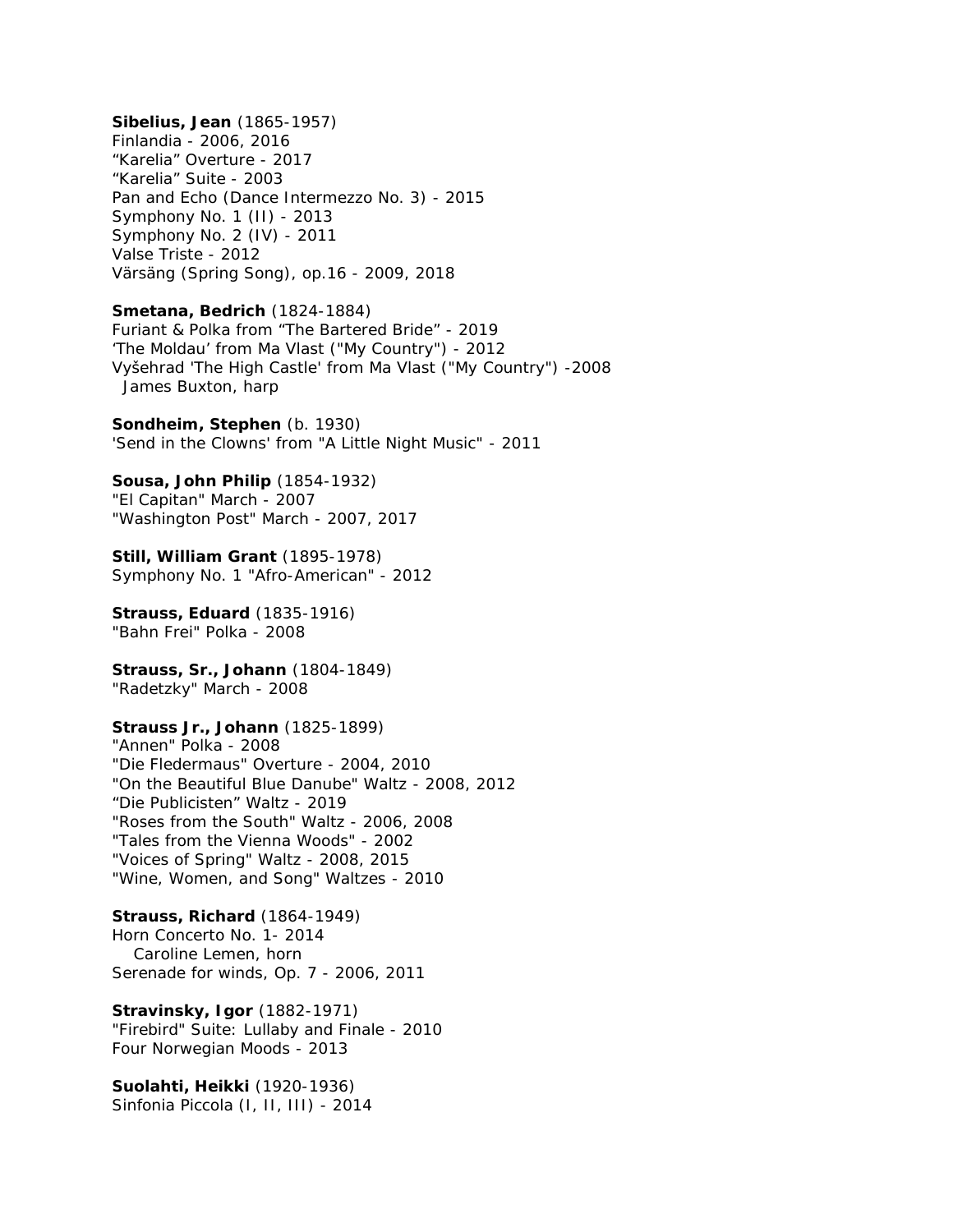**Suppé, Franz von** (1819-1895) "Light Cavalry" Overture - 2005 "Morning, Noon and Night in Vienna" Overture - 2008 "Poet and Peasant" Overture - 2012 **Tchaikovsky, Peter** (1840-1893) Capriccio italien - 2017 "Elegy" from the Orchestral Suite No.3 - 2009 "Eugene Onegin" Waltz - 2009 "Nutcracker" Act II Excerpts - 2008 "Nutcracker" Suite (excerpts) Russian Dance, Dance of the Reed Flutes, Waltz of the Flowers - 2017 "Pezzo capriccioso" for cello - 2007 *Noah Rogoff, cello* "Romeo and Juliet" Fantasy-Overture - 2005, 2012 "Swan Lake" Ballet Suite - 2003 *Douglas Overland, solo violin, James Buxton, harp* Symphony No.1 "Winter Dreams" (I, II) - 2014 Symphony No.2 "Little Russian (II) - 2010 Symphony No. 5 (II) - 2016 **Thomson, Virgil** (1896-1989) Fugue and Chorale on "Yankee Doodle" - 2017 **traditional** Bring a Torch - 2015 Carol of the Drum - 2015 Silver Bells - 2015 **Vaughan Williams, Ralph** (1872-1958) English Folk Song Suite - 2006 "The Lark Ascending" (Romance for Violin and orchestra) - 2008 *Stephanie Arado, violin* Serenade to Music - 2005 *Debora Gilroy, Shari M. Speer, Deborah Carbaugh - soprano Heather Hood, Marcia Laningham, Carol Diethelm - alto Dale Kruse, Jim Ahrens, David Mennicke - tenor Michael P. Schmidt, Jon Lahann, Eric Bartlett - bass Douglas Overland, solo violin* Symphony No. 3, "Pastoral" (III, IV) - 2018 *Shari M. Speer, soprano solo* **Verdi, Giuseppe** (1813-1901) Ballet Music 'The Four Seasons' from "The Sicilian Vespers" - 2007 'Hymn and Triumphal March' from *Aida* - 2009, 2014 Overture to *La Forza del Destino* ("Force of Destiny") - 2005 Overture to *Nabucco* - 2014 **Vivaldi, Antonio** (1678-1741) Concerto for 2 Flutes - 2015 *Lori Harvey & Paula Pettis, flutes*